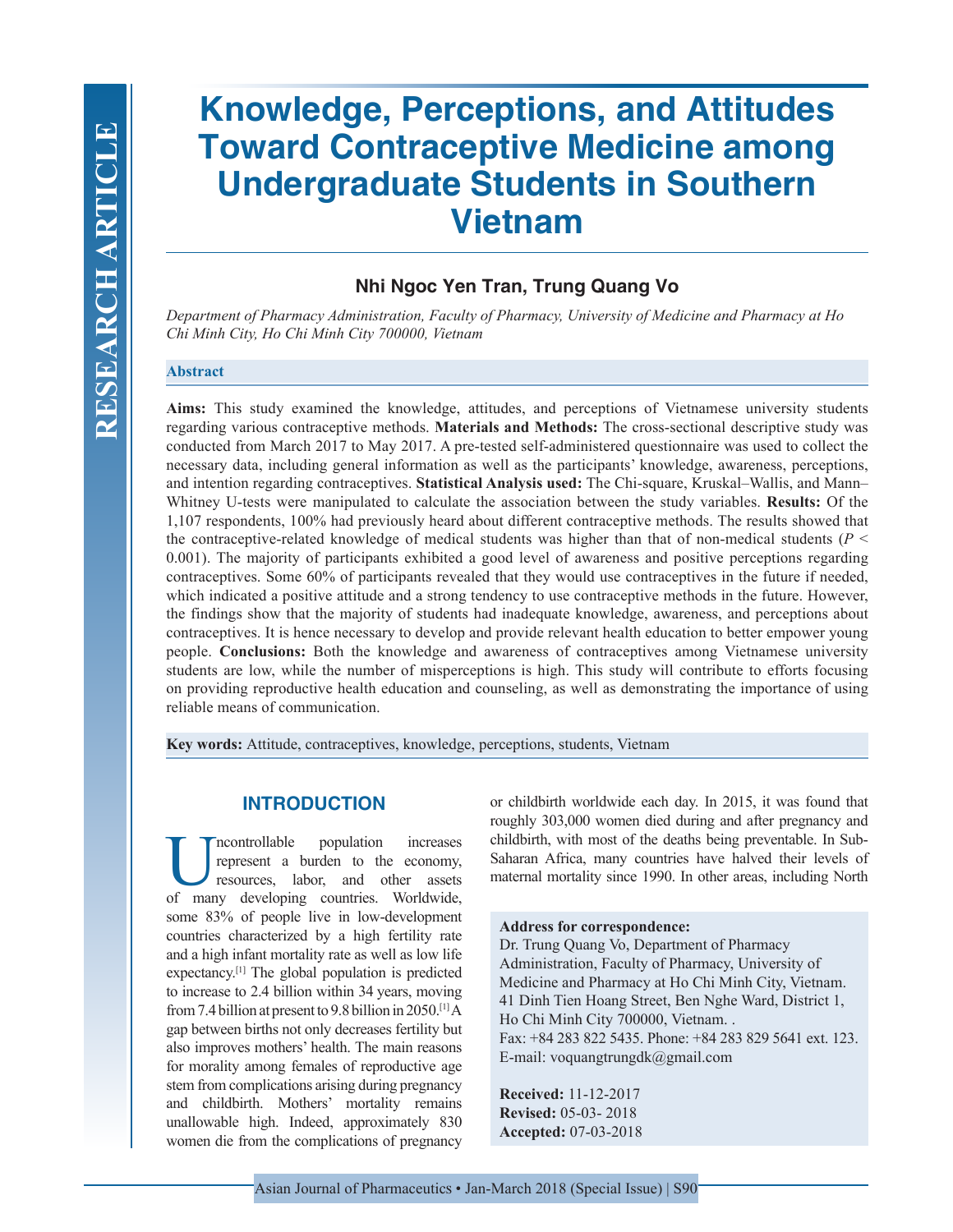Africa and Asia, even better advances have been made. During the 25-year period from 1990 to 2015, the global maternal mortality rate (i.e., the number of maternal deaths per 100,000 live births) decreased to only 2.3% per year. However, in some countries, the annual decrease in maternal mortality from 2000 to 2010 was over 5.5%.[2]

According to the World Population Datasheet 2016, the current population of Vietnam is 92.7 million, with the infant mortality rate and total fertility rate being 15 and 2.1, respectively. Further, some 76% of married women aged 15–49 reported using contraception, of which 57% used a modern method.[1] A 2014 investigation by the General Statistics Office of Vietnam showed that the fertility rate among adolescents for the 3 years between 2010 and 2013 was 45 children per 1000 women aged 15–49, while 6.3% of women aged 15–19 reported having given birth.<sup>[3]</sup> Moreover, 75.7% of women who are currently married or living together as husband and wife reported using contraceptive methods.[3] The most commonly used method is an intrauterine device, which accounts for 28.2% of contraceptive use.<sup>[3]</sup>

The use of contraception has increased in many regions worldwide, especially in Latin America and Asia, although it remains low in Sub-Saharan Africa. In general, the use of modern contraception has slightly increased, rising from 54% in 1990 to 57.4% in 2015. In Africa, it has increased from 23.6% to 28.5%. In Asia, it has slightly increased from 60.9% to 61.8%, while in Latin America and the Caribbean, it has remained steady at around 66.7%.<sup>[4]</sup> Yet, the unmet need for access to adequate contraception remains too high. This injustice is enhanced by both population explosions and a lack of family planning education. In Latin America and the Caribbean as well as in Asia, the rates of unmet requirements are 10.7% and 10.2%, respectively. In addition, almost 24% of African women who are of reproductive age do not have access to modern contraceptives.[4]

The present study aimed to assess the knowledge, attitudes, and perceptions regarding contraceptives among university students in Vietnam as well as to analyze the relationship and factors that affect the knowledge, attitudes, and perceptions concerning contraception among this population.

## **MATERIALS AND METHODS**

#### **Study design and data collection**

A cross-sectional survey was conducted over a 3-month period from March 2017 to May 2017, with a descriptive and exploratory approach being adopted to assess the knowledge and perceptions of Vietnamese university students toward contraceptive use. Data relevant to the study's objectives and research questions were collected using a self-administered questionnaire. The questionnaire was developed based on various prior studies,<sup>[5-7]</sup> and it was divided into four sections, namely, Section (1), the sociodemographic characteristics of the participants; Section (2), an evaluation of their knowledge regarding contraceptive methods; Section (3), statements about the participants' awareness regarding contraception; and Section (4), their perceptions and behavior in relation to contraceptives. The pretesting of the questionnaire was performed with 15 students to ensure that the participants understood all the questions as well as to examine the reliability and validity of the scales used in our survey. The responses given by these 15 students were not used in the final data analysis.

The participants were asked to respond to individual statements using either "yes," "no," or "not sure" for the knowledge assessment. The participants were awarded one point for a correct answer and no points for a wrong or unsure choice. The scale used to measure the participants' knowledge ranged from a maximum of nine points to a minimum of zero points. A score of  $\geq$ 5 points was categorized as indicating a good level of knowledge, while a score of <5 was interpreted as indicating a bad level of knowledge.<sup>[5]</sup>

The participants' awareness was assessed using a five-point Likert scale. The scale ranged from  $1 =$  strongly disagree,  $2 =$  disagree,  $3 =$  not sure,  $4 =$  agree, to  $5 =$  fully agree. Reverse coding was performed for negatively worded questions. The scale used to assess the participants' awareness ranged from a maximum of 35 points to a minimum of seven points. Participants with a score of  $\geq$ 25 were considered to exhibit a high level of awareness, while those with a score of <25 were considered to exhibit low awareness.<sup>[5]</sup> The perception and behavior areas assessed included willingness to pay for contraception, a feeling of embarrassment when seeking contraception, attitudes regarding the use of contraceptive, the safety and convenience of using condoms, and sexual education for teenagers and women.<sup>[6,7]</sup>

#### **Data analysis**

Data derived from the questionnaire were entered into Microsoft Excel 2016. Descriptive statistics were used in all the sections of the questionnaire, numbers and proportions were calculated, and cross-tabulations with intergroup comparisons were assembled for participants with different sociodemographic information. We applied Student's *t*-test and one-way analysis of variance to compare the means when analyzing the participants' knowledge among the different groups in the study sample. A Chi-square test was performed to determine the association between the independent and dependent variables when the expected cells were five or more in the contingency table.

#### **Ethical considerations**

Ethical approval for this study was obtained from the University of Medicine and Pharmacy at Ho Chi Minh City.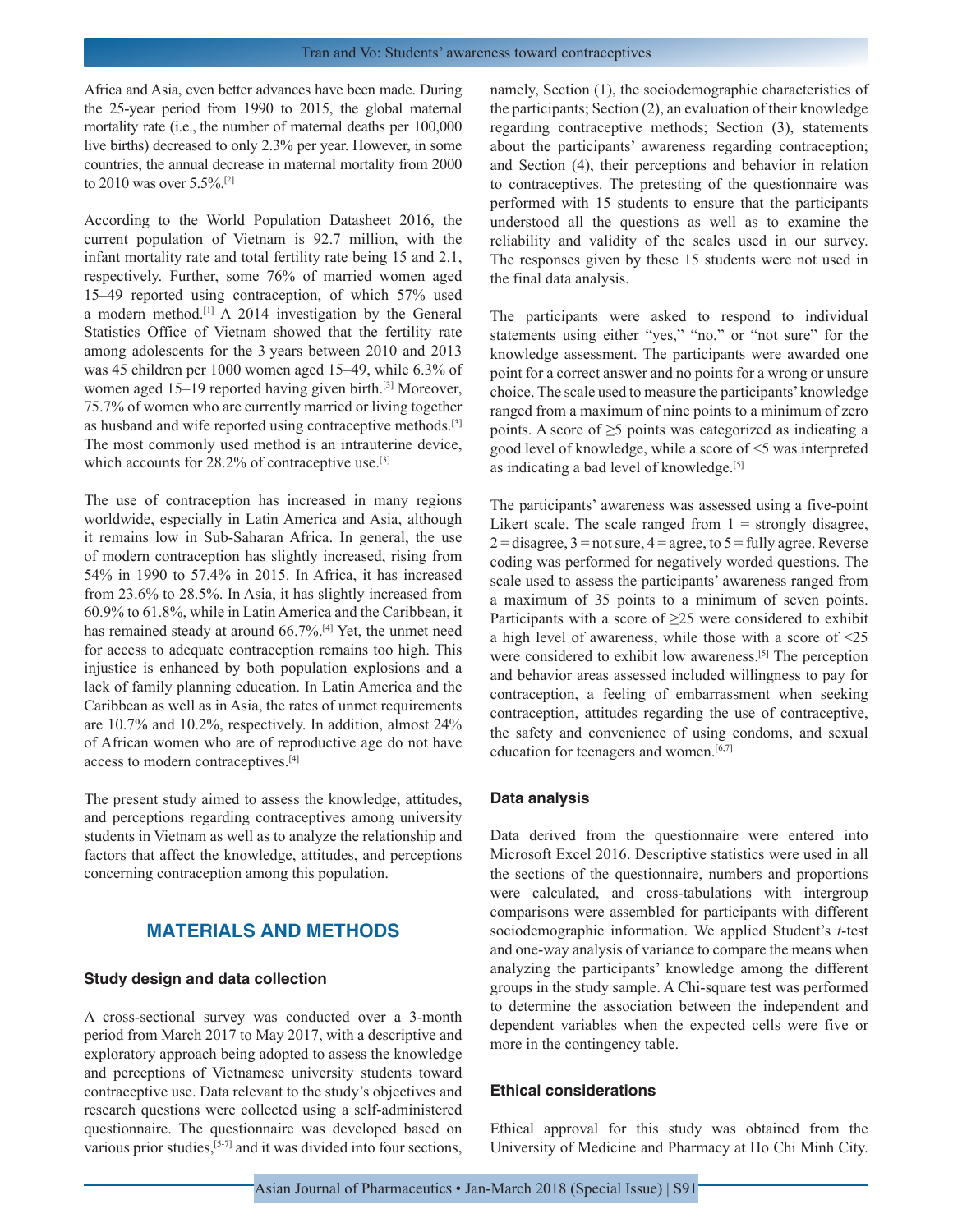Written informed consent was obtained from all participants before completing the questionnaire survey. The collected data were kept confidential using an anonymous voluntary questionnaire that did not record the participants' names. The data were only used for research purposes. The participants were informed about their right to withdraw from the study at any time without incurring any penalty in terms of their healthcare or sexual consultations.

## **RESULTS**

#### **Participation rate**

1,200 students were approached and all agreed to participate in the study, which led to a total participation rate of 100%. However, the results presented the responses of just 1,101 participants, since 93 of them gave a lot of item non-responses.

#### **Sociodemographic characteristics**

Information regarding the sociodemographic characteristics of the study participants was summarized in Table 1, including the participants' gender, religion, ethnic group, marital status, and level at university. The study population was comprised of 67.9% males and 32.1% females. The majority of participants were from the Kinh ethnic group (94.5%), and most (97.3%) were single. The participants' level at university ranged between the  $1<sup>st</sup>$  and  $6<sup>th</sup>$  year.

Knowledge was assessed by awarding one point for the right answer and zero points for a wrong or unsure choice. The scale measured knowledge from a maximum of nine to a minimum of zero. A score of ≥5 was interpreted as indicating a good level of knowledge, while a score of <5 was taken as indicating a poor level of knowledge. The mean knowledge score of the medical students was  $5.39 \pm 1.37$ , which was significantly higher than the non-medical students' mean score of  $4.31 \pm 1.20$  ( $P < 0.001$ ). Overall, the mean knowledge of the study participants was  $4.83 \pm 1.38$ . The *P*-value\* was calculated using the independent samples *t*-test, while the *P*-value\*\* was calculated using a one-way analysis of variance.

#### **Contraceptive education and knowledge**

Of the 1,107 study participants, 100% indicated that they had previously heard of different contraceptive methods, including condoms (96.4%), emergency oral contraceptive (63.8%), vaginal diaphragm (63.7%), intrauterine device (67.8%), spermicide (36.9%), and Norplant implants (31.5%). The major sources of information were audiovisual media such as TV broadcasts, books, radio, and the internet (68.7%). In addition, 61.8% of participants obtained information about contraception from school, 49.1% from their friends, and 45.2% from their family.

Table 1 also presented the mean knowledge scores for each demographic group. The mean knowledge score for all the participants was  $4.83 \pm 1.38$ . As expected, the students studying medicine and health care exhibited better knowledge regarding different contraceptive methods than the students studying other disciplines. The medical students' group had a mean score of  $5.39 \pm 1.37$ , which was higher than that of the non-medical students' group at  $4.31 \pm 1.20$  ( $P \le 0.001$ ). The participants' level at university was significantly associated with their level of knowledge  $(P < 0.001)$ , as shown in Table 1, while there was no significant difference found between either males and females or single and married students in terms of their knowledge of contraception. Over 46% of participants ( $n = 514$ ) believed that a woman would not be able to get pregnant for at least 2 months after she stopped taking birth control pills. Yet, for the question regarding whether there is an increased risk of breast cancer in women taking estrogen-containing oral contraceptive, only 31.6% (*n* = 350) of participants gave the correct answer. The complete responses of participants to the knowledge questions are presented in Table 2. It can be seen that the proportion of medical students who gave correct answers was always higher than that for the non-medical group for all questions in the knowledge section.

Awareness was evaluated by awarding one point for strongly disagree, two for disagree, three for not sure, four for agree, and five for strongly agree. Reverse coding was performed for negatively worded questions. The scale measured awareness from a maximum of 35 to a minimum of seven. Scores <25 were taken to indicate low awareness, while scores ≥25 were considered to indicate high awareness. The mean awareness score was  $19.43 \pm 3.56$ . The *P*-value\* was calculated using the Chi-square test.

Table 3 showed the participants' responses to the questions regarding their awareness of contraceptive methods. The majority of participants from both the medical and nonmedical student groups agreed or completely agreed (74.7% and 71.9%, respectively) that contraceptive methods can protect the health of family and society. Likewise, only 36.2% and 24.7% of medical and non-medical student participants, respectively, disagreed or completely disagreed that the use of contraceptive methods among young people will increase the risk of infertility in the future. Nevertheless, the medical students agreed with this statement to a greater extent when compared to the non-medical students ( $P = 0.079$ ). Moreover, 84.8% and 69.8% of medical and non-medical student participants, respectively, reported that a discussion about contraception with a spouse is not embarrassing, while others saw no need to discuss contraceptives with their parents or partners and actually felt uncomfortable raising the issue. Overall, the mean awareness score of the study participants was  $19.43 \pm 3.56$ .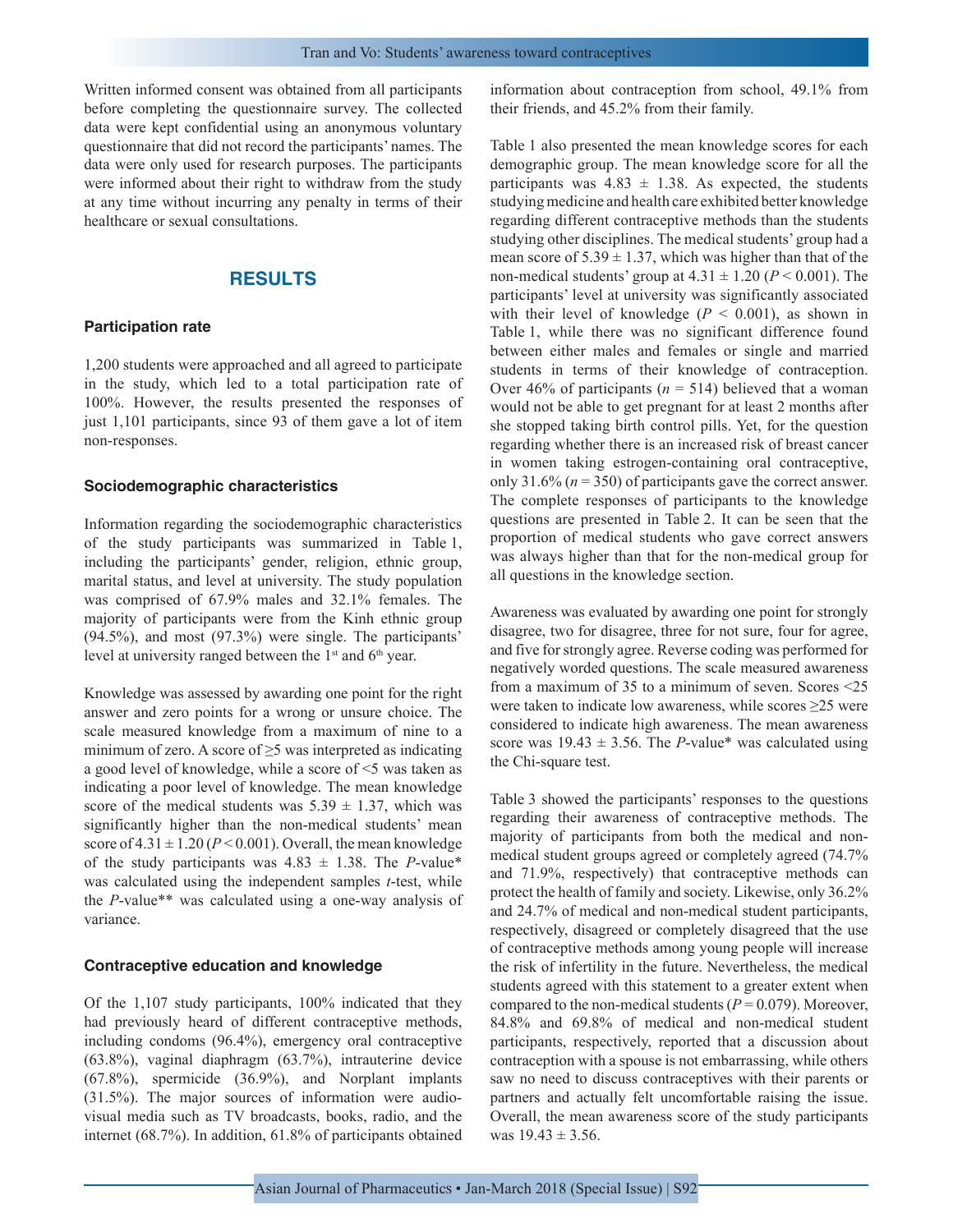## Tran and Vo: Students' awareness toward contraceptives

|                       |                 |                            |             |                 |                              |                  | <b>Table 1:</b> Correlation between knowledge and sociodemographic variables $(n=1107)$ |                 |                  |
|-----------------------|-----------------|----------------------------|-------------|-----------------|------------------------------|------------------|-----------------------------------------------------------------------------------------|-----------------|------------------|
| General               |                 | Medical students $(n=513)$ |             |                 | Non-medical students (n=594) |                  |                                                                                         | Total (n=1107)  |                  |
| knowledge             | $n$ (%)         | <b>Mean±SD</b>             | P           | $n$ (%)         | <b>Mean</b> ±SD              | $\boldsymbol{P}$ | $n$ (%)                                                                                 | <b>Mean</b> ±SD | $\boldsymbol{P}$ |
| Gender                |                 |                            |             |                 |                              |                  |                                                                                         |                 |                  |
| Male                  | 165 (32.2)      | $5.38 \pm 1.36$            | $< 0.001*$  |                 | 190 (32.0) 4.47±1.28         | $< 0.001*$       | 355 (32.1)                                                                              | $4.90 + 1.39$   | $0.083*$         |
| Female                | 348 (67.8)      | $5.39 \pm 1.38$            |             | 404 (68.0)      | $4.24 \pm 1.16$              |                  | 752 (67.9)                                                                              | $4.77 + 1.39$   |                  |
| Ethic                 |                 |                            |             |                 |                              |                  |                                                                                         |                 |                  |
| Kinh                  | 479 (93.4)      | $5.34 \pm 1.35$            | $< 0.001$ * | 567 (95.5)      | $4.33 + 1.19$                | $0.010*$         | 1046 (94.5)                                                                             | $4.79 \pm 1.36$ | $0.085*$         |
| Other                 | 34(6.6)         | $6.00 + 1.56$              |             | 27 (4.5)        | $4.00 + 1.39$                |                  | 61(5.5)                                                                                 | $5.11 \pm 1.78$ |                  |
| Religion              |                 |                            |             |                 |                              |                  |                                                                                         |                 |                  |
| <b>Buddhism</b>       | 112(21.8)       | $5.20 \pm 1.46$            | $0.290**$   | 119 (20.0)      | $4.24 \pm 1.30$              | $0.798*$         | 231 (20.9)                                                                              | $4.70 + 1.46$   | $0.568**$        |
| Catholic-ism          | 46 (9.0)        | $5.43 \pm 1.22$            |             | 78 (13.1)       | $4.38 + 1.15$                |                  | 124 (11.2)                                                                              | $4.77 \pm 1.28$ |                  |
| Other                 | 12(2.3)         | $5.83 + 1.80$              |             | 7(1.2)          | $4.37 \pm 1.13$              |                  | 19(1.7)                                                                                 | $4.84 \pm 1.35$ |                  |
| None                  | 343 (66.9)      | $5.43 \pm 1.35$            |             | 390 (65.7)      | $4.33 + 1.19$                |                  | 733 (66.2)                                                                              | $4.84 \pm 1.38$ |                  |
| <b>Marital status</b> |                 |                            |             |                 |                              |                  |                                                                                         |                 |                  |
| Single                | 497 (96.9)      | $5.39 \pm 1.35$            | $0.050*$    | 580 (97.6)      | $4.32 \pm 1.20$              | $0.020*$         | 1077 (97.3)                                                                             | $4.81 \pm 1.38$ | $0.403*$         |
| Married               | 16(3.1)         | $5.25 \pm 1.95$            |             | 14(2.4)         | $4.14 \pm 1.35$              |                  | 30(2.7)                                                                                 | $4.73 \pm 1.76$ |                  |
| Level at university   |                 |                            |             |                 |                              |                  |                                                                                         |                 |                  |
| 1 <sup>st</sup>       | 14(2.7)         | $4.57 + 1.55$              | $< 0.001**$ | 83 (14.0)       | $4.14 \pm 1.25$              | $< 0.001**$      | 97(8.8)                                                                                 | $4.21 \pm 1.30$ | $< 0.001$ **     |
| 2 <sub>nd</sub>       | 79 (15.4)       | $5.33 \pm 1.15$            |             | 116 (19.5)      | $4.17 \pm 1.08$              |                  | 195 (17.6)                                                                              | $4.64 \pm 1.25$ |                  |
| 3 <sup>rd</sup>       | 180 (35.1)      | $4.99 + 1.46$              |             | 218 (36.7)      | $4.39 + 1.12$                |                  | 398 (36.0)                                                                              | $4.66 \pm 1.32$ |                  |
| 4 <sup>th</sup>       | 131 (25.5)      | $5.76 \pm 1.25$            |             | 148 (24.9)      | $4.30 \pm 1.34$              |                  | 279 (25.2)                                                                              | $4.99 \pm 1.49$ |                  |
| 5 <sup>th</sup>       | 76 (14.8)       | $5.84 \pm 1.30$            |             | 19(3.2)         | $4.84 \pm 1.34$              |                  | 95(8.6)                                                                                 | $5.64 \pm 1.36$ |                  |
| 6 <sup>th</sup>       | 33(6.4)         | $5.48 \pm 1.23$            |             | 10(1.7)         | $4.90 + 1.20$                |                  | 43(3.9)                                                                                 | $5.35 \pm 1.23$ |                  |
| Total                 | $5.39 \pm 1.37$ |                            |             | $4.31 \pm 1.20$ |                              |                  | $4.83 \pm 1.38$                                                                         |                 | $< 0.001*$       |

\**P*<0.05, \*\**P*<0.01. SD: Standard deviation

| <b>Table 2:</b> Participants' knowledge correction regarding contraceptives ( $n$ [%])                    |                                      |                                   |                  |
|-----------------------------------------------------------------------------------------------------------|--------------------------------------|-----------------------------------|------------------|
| Statement - knowledge                                                                                     | <b>Medical</b><br>students $(n=513)$ | Non-medical<br>students $(n=594)$ | Total $(n=1107)$ |
| Have you ever heard of contraceptive methods?                                                             | 513 (100)                            | 594 (100.0)                       | 1107 (100.0)     |
| The risk of some types of cancer in women can<br>be reduced using oral contraceptives                     | 141 (27.5)                           | 80 (13.5)                         | 221 (20.0)       |
| A woman will not get pregnant within at least 2<br>months after having stopped taking birth control pills | 307 (59.8)                           | 207 (34.8)                        | 514 (46.4)       |
| Male condoms can protect against STDs                                                                     | 452 (88.1)                           | 476 (80.1)                        | 928 (83.8)       |
| The common unwanted effects of birth control<br>pills are weight gain and mood swings                     | 323 (63.0)                           | 254 (42.8)                        | 577 (52.1)       |
| It is safe to have sex during the period of infertility                                                   | 250 (48.7)                           | 209 (35.2)                        | 459 (41.5)       |
| The risk of breast cancer is increased in women<br>taking estrogen-containing oral contraceptives         | 219(42.7)                            | 131 (22.1)                        | 350 (31.6)       |
| To get birth control pills, a woman must undergo<br>a pelvic examination                                  | 53 (10.3)                            | 28 (4.7)                          | 81(7.3)          |

STDs: Sexually transmitted diseases

## **Perceptions of contraceptives**

Approximately 90% of participants strongly disagreed with the statement "it is unnecessary to purchase contraceptives".

However, more than a quarter of the students (25.9%) stated that they needed courage to purchase condoms from pharmacies, conventional shops, or dispensaries. It was further reported that 51.1% of medical students agreed that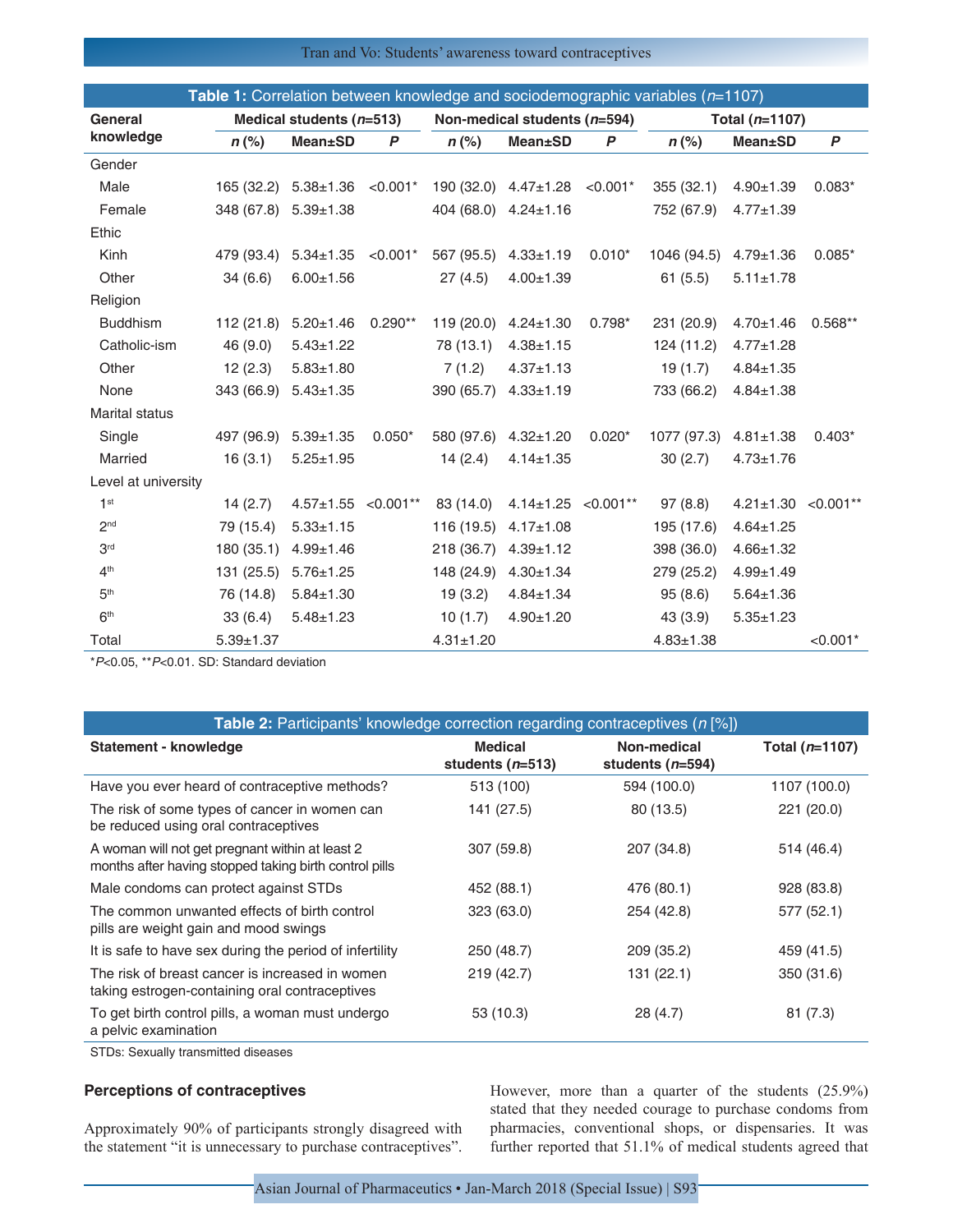|                                                                                                                                  | <b>Table</b>           |           |                                     | 3: Participants' awareness regarding contraceptives                        |          |       |                                                                 |                        |                        |               |       |
|----------------------------------------------------------------------------------------------------------------------------------|------------------------|-----------|-------------------------------------|----------------------------------------------------------------------------|----------|-------|-----------------------------------------------------------------|------------------------|------------------------|---------------|-------|
| Awareness                                                                                                                        | Strongly agree         |           |                                     | Agree                                                                      | Not sure |       | <b>Disagree</b>                                                 |                        | Strongly disagree      |               | ð.    |
|                                                                                                                                  | $\widehat{\mathbf{e}}$ | ම         | ම                                   | $\widehat{\mathbf{e}}$                                                     | ම        | ê     | ම                                                               | $\widehat{\mathbf{e}}$ | $\widehat{\mathbf{e}}$ | $\widehat{e}$ |       |
| Only women take responsibility for using<br>contraceptive methods                                                                | 311(60.6               |           |                                     | 0 390 (65.7) 181 (35.3) 180 (30.3) 10 (1.9)                                |          | (1.7) | 3(0.6)                                                          | 7 (1.2)                | 8(1.6)                 | 7 (1.2)       | 0.796 |
| Contraceptive methods are more harmful than<br>beneficial to health                                                              | 80 (15.6)              | 65 (10.9) |                                     | 253 (49.3) 200 (33.7) 65 (12.7) 117 (19.7) 90 (17.5) 155 (26.1)            |          |       |                                                                 |                        | 25 (4.9)               | 57 (9.6)      | 0.002 |
| Contraceptive methods can protect the health of<br>family and society                                                            | 50 (9.7)               | 41 (6.9)  | 43 (8.4)                            | 63 (10.6)                                                                  | 37(7.2)  |       | 63 (10.6) 276 (53.8) 313 (52.7) 107 (20.9) 114 (19.2) 0.576     |                        |                        |               |       |
| people will increase the risk of infertility in the<br>The use of contraceptive methods in young<br>tuture                       | 55 (10.7)              | 47 (7.9)  |                                     | 131 (25.5) 100 (16.8) 102 (19.9) 118 (19.9) 179 (34.9) 245 (41.2) 46 (9.0) |          |       |                                                                 |                        |                        | 84 (14.1)     | 0.079 |
| Contraceptive pills do not 100% guarantee<br>avoidance of pregnancy                                                              | 40 (7.8)               | 35 (5.9)  | 58 (11.3)                           | 59 (9.9)                                                                   |          |       | 55 (10.7) 139 (23.4) 236 (46.0) 263 (44.3) 124 (24.2) 98 (16.5) |                        |                        |               | 0.023 |
| related to change to a safer form of contraceptive<br>Women's experiences of unwanted effects are                                | 44 (8.6)               | 36 (6.1)  | 95 (18.5)                           |                                                                            |          |       | 96 (16.2) 153 (29.8) 230 (38.7) 200 (39.0) 188 (31.6)           |                        | 21(4.1)                | 44 (7.4)      | 0.158 |
| Discussion about contraception with a spouse is $177(34.5)$ 144 (24.2) 258 (50.3) 271 (45.6) 49 (9.6) 113 (19.0)<br>embarrassing |                        |           |                                     |                                                                            |          |       | 23 (4.5)                                                        | 50 (8.4)               | 6(1.2)                 | 16(2.7)       | 0.016 |
| The P value* was calculated using the Chi-square test. (a): Medical                                                              |                        |           | students, (b): Non-medical students |                                                                            |          |       |                                                                 |                        |                        |               |       |

contraceptives allow women to pursue higher education by delaying pregnancy and hence help them to gain some measure of economic security. The non-medical students agreed with this point of view to a lesser extent, although the strength of the difference was only small  $(46.1\%, P=0.102)$ . The participants' perceptions of contraceptives are tabulated in Table 4. Comparisons were made for all the questions in this section using the Chi-square test, which revealed no significant differences between the medical students' and non-medical students' responses.

#### **Attitudes toward contraception use**

Only 22.1%  $(n = 245)$  of participants revealed that they or their partners had previously used contraceptives. Of those who had used them, almost  $80\%$  ( $n = 195$ ) had used condoms, 33.5%  $(n = 82)$  had used emergency oral pills, and 27.8%  $(n=68)$  has used vaginal diaphragm. The reported preferences regarding contraceptive methods ranged from 51.4% who preferred condoms due to their convenience and simplicity to 12.7% who preferred contraceptive pills. A large proportion of participants (49.6%) expressed negative perceptions of pills due to the perceived unwanted side effects, including "weight gain" and "mood swings."

Of the 862 participants (77.9%) who had never previously used contraceptives, 67.1% (*n* = 578) reported the reason for this being not having sexual relations or a demand for natural sex. Some 17% felt afraid of the potential side effects when using contraceptive methods. Other reasons for the reported non-usage of contraception were "boyfriend did not allow it" (3.7%,  $n = 32$ ), "religious abstinence" (7.0%,  $n = 60$ ), or perhaps surprisingly, "they wanted to get pregnant" (12.2%,  $n = 105$ ). When asked about their future use of contraception if required, almost  $60\%$  ( $n = 505$ ) of participants said that they would use contraceptives, thereby exhibiting a positive attitude that indicates a strong tendency to use contraceptive methods in the future. Those 350 subjects (41.4%), who stated that they would not use contraception in the future or were not sure whether they would, reported being concerned about potential health disadvantages or a lack of effectiveness.

#### **Relationship between attitudes and knowledge**

The relationship between the attitudes and knowledge exhibited by the participants was examined using the Mann–Whitney U-test. Knowledge was considered to be a categorical variable (good and poor), while each question concerning attitude was assessed by awarding five points to "strongly agree" and one point to "strongly disagree." Reverse coding was performed for negatively worded questions. The maximum overall score for each participant was 35, while the minimum was seven. There was a statistically significant association between the participants' knowledge and attitudes regarding contraceptives. This suggested that students with a good level of knowledge generally showed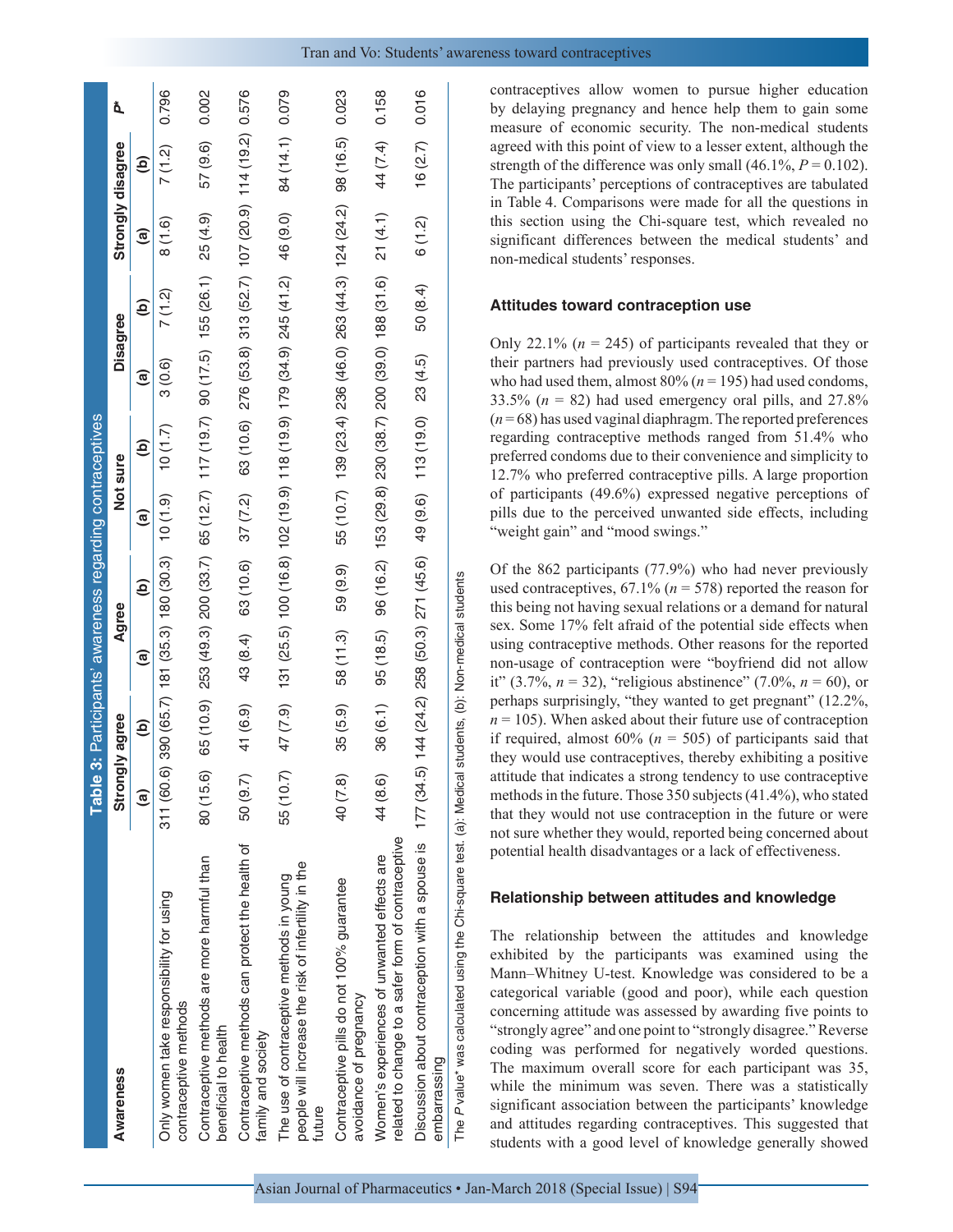|                                                                                                                                                                                | <b>Table 4: Participants' perceptions toward contraceptives (n [%])</b> |               |                       |                                 |          |               |               |                                                                            |                                                   |           |       |
|--------------------------------------------------------------------------------------------------------------------------------------------------------------------------------|-------------------------------------------------------------------------|---------------|-----------------------|---------------------------------|----------|---------------|---------------|----------------------------------------------------------------------------|---------------------------------------------------|-----------|-------|
| Perception                                                                                                                                                                     | Strongly agree                                                          |               | Agree                 |                                 | Not sure |               |               | Disagree                                                                   | Strongly disagree                                 |           | ð.    |
|                                                                                                                                                                                | $\mathbf{e}$                                                            | $\widehat{e}$ | $\widehat{a}$         | ê                               | @        | $\widehat{e}$ | $\widehat{a}$ | $\widehat{\mathbf{e}}$                                                     | $\widehat{a}$                                     | Э́        |       |
| It is unnecessary to purchase contraceptives                                                                                                                                   | ୠ<br>206 (40                                                            | 209 (35.2)    | 269 (52.4) 319 (53.7) |                                 | 19(3.7)  | 29 (4.9)      | 15(2.9)       | 25 (4.2)                                                                   | 4(0.8)                                            | 12(2.0)   | 0.704 |
| pharmacies, conventional shops, or dispensaries<br>It is embarrassing to ask for condoms from                                                                                  | $\widehat{\mathcal{O}}$<br>102 (19                                      | 71 (12.0)     |                       | 216 (42.1) 214 (36.0) 97 (18.9) |          | 133 (22.4)    |               | 88 (17.2) 141 (23.7)                                                       | $(6.1)$ 01                                        | 35 (5.9)  | 0.023 |
| Using condoms will generate less sexual pleasure<br>during intercourse                                                                                                         | 32 (6.2)                                                                | 17(2.9)       | 81 (15.8)             |                                 |          |               |               | 60 (10.1) 265 (51.7) 357 (60.1) 114 (22.2) 130 (21.9)                      | 21(4.1)                                           | 30(5.1)   | 0.073 |
| Changes in male attitudes mean that increased<br>participation in contraception may increase the<br>usage rate of contraception in some areas                                  | 37(7.2)                                                                 | 33 (5.6)      | 5(1.0)                | (1.7)                           | 37(7.2)  | 57 (9.6)      |               |                                                                            | 273 (53.2) 329 (55.4) 161 (31.4) 165 (27.8) 0.747 |           |       |
| pregnancy and afford woman the freedom to enjoy<br>Contraceptives can reduce the fear of unwanted<br>a sexual relationship                                                     | 51 (9.9)                                                                | 52 (8.8)      |                       |                                 |          |               |               | 122 (23.8) 114 (19.2) 78 (15.2) 150 (25.3) 207 (40.4) 222 (37.4) 55 (10.7) |                                                   | 56 (9.4)  | 0.225 |
| help them to achieve some measure of economic<br>education by delaying pregnancy and therefore<br>Contraceptives allow women to pursue higher<br>security                      | 35 (6.8)                                                                | 20(3.4)       | 39 (7.6)              | 60 (10.1)                       | 51 (9.9) | 97(16.3)      |               | 315 (61.4) 352 (59.3) 73 (14.2)                                            |                                                   | 65 (10.9) | 0.102 |
| It is complicated to apply contraceptive methods                                                                                                                               | 43 (8.4)                                                                | 34 (5.7)      |                       |                                 |          |               |               | 318 (62.0) 291 (49.0) 91 (17.7) 190 (32.0) 58 (11.3) 66 (11.1)             | 3(0.6)                                            | 13(2.2)   | 0.016 |
| Sex education, including contraception, should be<br>introduced at an early age                                                                                                | 30(5.8)                                                                 | 45 (7.6)      |                       | 123(24.0) 126(21.2) 43(8.4)     |          | 53 (8.9)      |               |                                                                            | 206 (40.2) 231 (38.9) 111 (21.6) 139 (23.4) 0.916 |           |       |
| about contraceptive methods, the mechanism of<br>Health-care providers must provide counseling<br>action, the best time to use them, and possible<br>side effects to all women | 42 (8.2)                                                                | 26 (4.4)      | 8(1.6)                | 11(1.9)                         | 25 (4.9) | 35 (5.9)      |               |                                                                            | 205 (40.0) 284 (47.8) 233 (45.4) 238 (40.1) 0.236 |           |       |
| $\dot{c}$<br>The contract of the contract of<br>ノーキン あきこうじょうし これい プロールエンド・プロート あま                                                                                              |                                                                         |               |                       |                                 |          |               |               |                                                                            |                                                   |           |       |

(a): Medical students, (b): Non‑medical students. The *P*value\* was calculated using Chi‑square test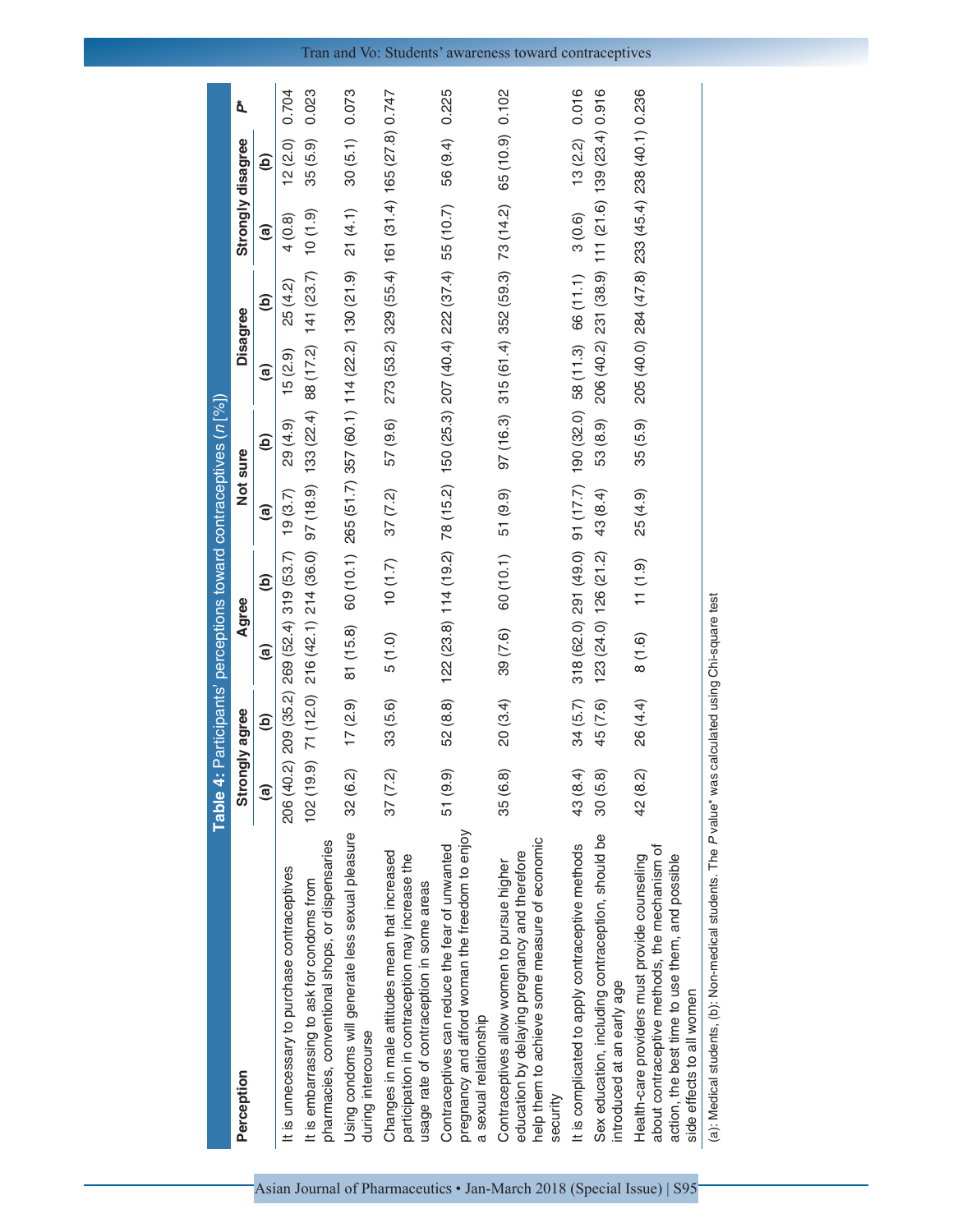positive attitudes toward the utilization of contraceptives (Mann–Whitney U = 131,432.5,  $P = 0.000$ ).

## **DISCUSSION**

Overall, the participants showed a generally inadequate level of knowledge regarding contraceptive methods as well as misconceptions about the safety of using them. However, the results of this study suggested that university students were knowledgeable about different methods of contraception, including condoms, intrauterine device, emergency oral pills, and vaginal diaphragm. The results were therefore in line with those of other studies, which indicated that condoms were the most commonly used method of contraception due to the perceived advantages, simplicity, and convenience.<sup>[8]</sup> Condoms were considered to decrease the risk of sexually transmitted diseases (STDs) such as HIV/AIDs, human papillomavirus, hepatitis B, and genital herpes.[9,10] However, almost 16% of participants in this study disagreed with this statement. The medical students were better informed regarding the utilization and protection that condoms afford against STDs. We also found that the intention to use condoms and other contraceptives on the part of female students was similar to that of male students, which led to the not surprising outcome that both boys and girls felt responsible for using contraceptives and taking care of their reproductive health.

Recent studies have revealed that contraceptive pills containing estrogen might cause breast cancer.[11,12] The students who participated in this study exhibited a poor level of understanding in this regard, with 68.4% responding wrongly to this question. This was similar to the findings of a study conducted in Malaysia, wherein 68.9% of participants also gave incorrect responses.[5] However, a cross-sectional survey conducted in India showed contrasting results, with over 70% of participants agreeing with this statement.<sup>[6]</sup>

There is significant doubt regarding the correlation between contraception utilization and infertility among young people. Much has previously been written about the effect of contraceptives on the risk of infertility, and the findings of the present study revealed that approximately half of all participants did not know or were confused about whether contraceptives would lead to infertility. These results were more positive than those of a study conducted in Malaysia, in which over two-thirds of participants reported being unsure about this issue,  $[5]$  while only 18% of adolescents in senior high schools in the central region of Ghana exhibited good awareness about this issue.[13] Surprisingly, a higher number of non-medical students gave correct answers to this question (55.3% vs. 43.9% for non-medical and medical students, respectively). However,  $P = 0.079$  suggested that while there did exist a disparity, the statistical difference was not significant. Nevertheless, the safety of emergency oral pills and contraceptive pills

has been approved by the World Health Organization and the US Food and Drug Administration, since there is no evidence of fetal abnormalities or an increased risk of later abnormal fetal development. Despite the reported concerns regarding the safety and effectiveness of contraceptives, the woman in a previous study was willing to use them if necessary because they seemed safer than abortions.<sup>[14]</sup> Thus, 30% of participants in this study who stated that they would never use contraceptives in the future due to being afraid of experiencing health disadvantages or a lack of effectiveness suggested the need for awareness programs to acknowledge that contraceptives are safe and effective and that their advantages outweigh their risks in most circumstances.

Two-thirds of the participants in this study believed that oral contraceptive pills did not 100% prevent unwanted pregnancy. These results were also supported by Elkalmi *et al*. [5] in their study, in which almost 90% of participants agreed with this statement. Based on a report by the US Health and Human Services, five to nine of every 100 women who use birth control pills each year may experience unplanned pregnancies. $[15]$  A comparison between the medical and non-medical students indicated a difference of opinion regarding the statement "it is uncomfortable and embarrassing to discuss contraception with others." Fewer students from the medical universities agreed or strongly agreed with this when compared to the non-medical students (5.7% vs. 11.1% for the medical and non-medical students, respectively,  $P = 0.016$ ). This was in line with the findings of previous reports.[5,6,13] This finding was further supported by Ramathuba *et al.*,<sup>[7]</sup> who reported that the adolescents who participated in their study could not discuss contraceptives with their parents or partners.

Contraception has been found to afford women the freedom to engage in sexual intercourse without fear of unintended pregnancies as well as the possibility to attend higher education.<sup>[5]</sup> This finding was also supported by the study of Hogmark *et al.*,<sup>[6]</sup> who found that sex education encouraged young adults to have sex. The participants' answers in the present study were not particularly different, since about half of them agree or strongly agree with the statement. The majority of study participants believed that using contraceptive methods was very complicated. This finding was supported by the study of Hagan and Buxton, [13] which indicated that contraceptive pills were considered inconvenient and difficult to use.

A large number of students in this study obtained information about contraceptives from their parents, friends, or siblings, which was in accordance with the findings of previous studies.[16,17] Unfortunately, these informal networks could prove to be untrustworthy and lead to the spreading of misinformation, while medical and media sources were associated with better and more reliable knowledge. Therefore, it is suggested that there exists a need to provide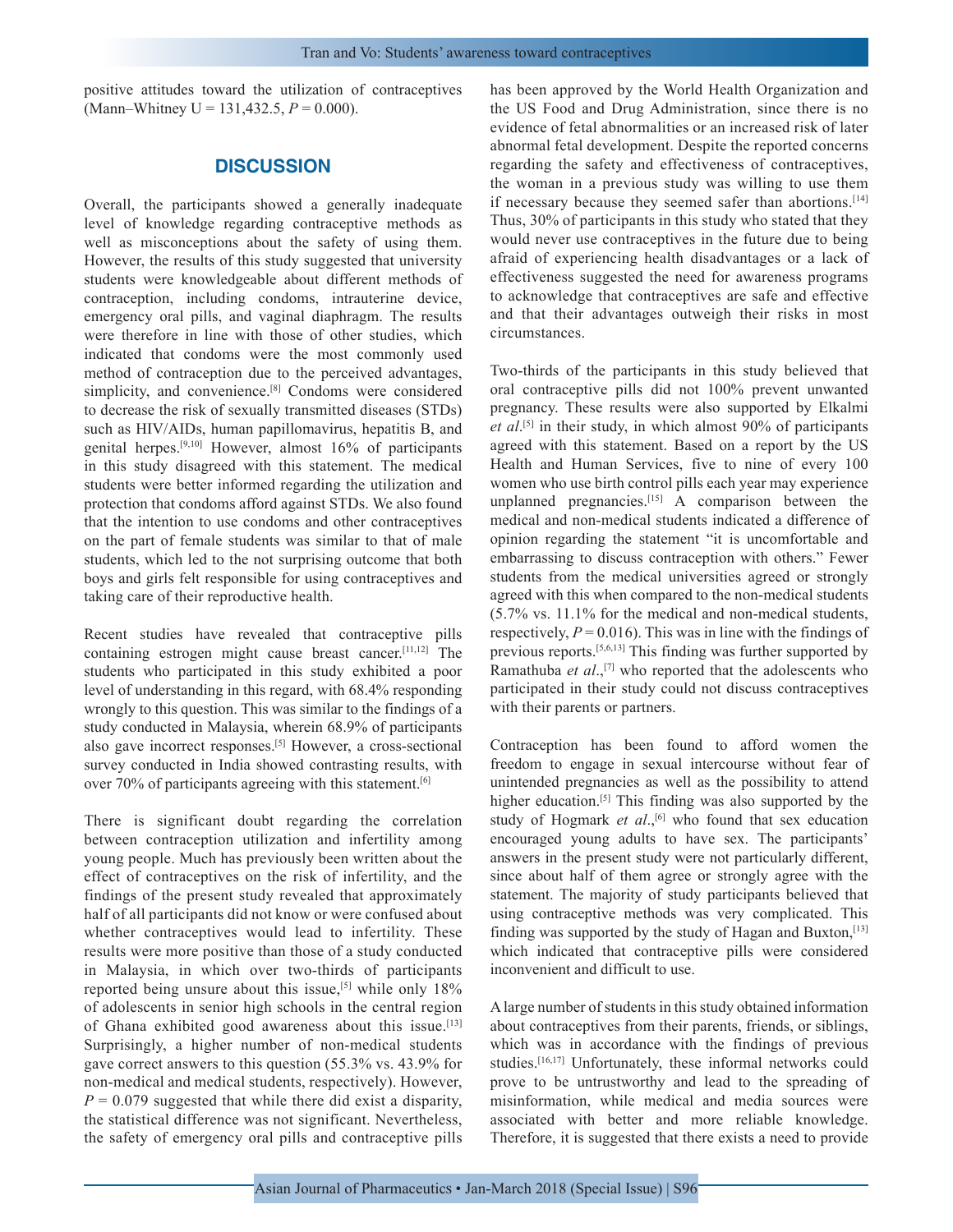sex education and information regarding contraceptives at the primary school level. Further, more programs about this issue should be featured in the media, such as TV, radio, and the internet, while counseling services concerning contraceptives should be offered by health-care providers. This notion was agreed with by the majority of participants in the present study, which was in accordance with the findings of previous studies conducted by Ramathuba *et al*. [7] and Elkalmi *et al*. [5]

It must be recognized that this study did have a number of limitations. Firstly, the study was conducted in only selected universities, which might limit the generalizability of the findings to all university students in Vietnam. However, by selecting multiple universities from across the country, we believe that our results are fairly representative of Vietnamese university students in general. Secondly, sexual issues are of a sensitive nature; thus, the participants' free expression and honesty might be constrained. Thirdly, the method of using an anonymous self-administered questionnaire lacks consistency in terms of identifying all misunderstandings in spite of the attendance of a researcher in the field. To minimize this limitation, we ensured the confidentiality and privacy of the participants. Some study assistants attended the classroom to answer any possible questions given by participants while collecting data, and we also confirmed that the questionnaire was as simple and understandable as possible.

## **CONCLUSION**

Despite the acknowledged limitations, this study provides valuable information regarding the knowledge, awareness, perceptions, and attitudes toward contraceptives among Vietnamese university students. Overall, we conclude that both the knowledge and awareness of contraceptives among Vietnamese university students are low, while the number of misperceptions is high. It is our hope that this study will contribute to efforts focusing on providing reproductive health education and counseling, as well as demonstrating the importance of using reliable means of communication such as medical and media sources to spread accurate information, which have previously been found to be associated with good knowledge regarding contraceptives.

## **ACKNOWLEDGMENT**

We would like to express our most sincere gratitude to the Faculty of Pharmacy, University of Medicine and Pharmacy at Ho Chi Minh city, for hosting our study. We also extend our thanks and appreciation to all the participants for their time as well as their willingness to take part in this sensitive study.

## **REFERENCES**

- 1. Bureau PR. World Population Data Sheet; 2016. Available from: http://www.prb.org/pdf16/prb-wpds2016 web-2016.pdf. [Last accessed on 2017 Jul 15].
- 2. WHO. Maternal Mortality; 2016. Available from: http://www.who.int/mediacentre/factsheets/fs348/ en/. [Last accessed on 2017 Jul 15].
- 3. UNICEF TCTK. Điều tra Đánh Giá các Mục Tiêu Trẻ em và Phụ nữ; 2014. Available from: http://www.gso. gov.vn. [Last accessed on 2017 Jul 15].
- 4. WHO. Family Planning/Contraception; 2017. Available from: http://www.who.int/mediacentre/factsheets/fs351/ en/. [Last updated on 2017 Jul 20].
- 5. Elkalmi RM, Khan MU, Ahmad A, Srikanth AB, Abdurhaman NS, Jamshed SQ, *et al.* Knowledge, awareness, and perception of contraception among senior pharmacy students in malaysia: A pilot study. J Res Pharm Pract 2015;4:94-8.
- 6. Hogmark S, Klingberg-Allvin M, Gemzell-Danielsson K, Ohlsson H, Essén B. Medical students' knowledge, attitudes and perceptions towards contraceptive use and counselling: A cross-sectional survey in maharashtra, india. BMJ Open 2013;3:e003739.
- 7. Ramathuba DU, Khoza LB, Netshikweta ML. Knowledge, attitudes and practice of secondary school girls towards contraception in limpopo province. Curationis 2012;35:45.
- 8. Hall T, Hogben M, Carlton AL, Liddon N, Koumans EH. Attitudes toward using condoms and condom use: Difference between sexually abused and nonabused african american female adolescents. Behav Med 2008;34:45-54.
- 9. Pinkerton SD, Abramson PR. Effectiveness of condoms in preventing HIV transmission. Soc Sci Med 1997;44:1303-12.
- 10. Bernabe-Ortiz A, Carcamo CP, Scott JD, Hughes JP, Garcia PJ, Holmes KK, *et al.* HBV infection in relation to consistent condom use: A population-based study in peru. PLoS One 2011;6:e24721.
- 11. Beaber EF, Buist DS, Barlow WE, Malone KE, Reed SD, Li CI, *et al.* Recent oral contraceptive use by formulation and breast cancer risk among women 20 to 49 years of age. Cancer Res 2014;74:4078-89.
- 12. Hunter DJ, Colditz GA, Hankinson SE, Malspeis S, Spiegelman D, Chen W, *et al.* Oral contraceptive use and breast cancer: A prospective study of young women. Cancer Epidemiol Biomarkers Prev 2010;19:2496-502.
- 13. Hagan JE, Buxton C. Contraceptive knowledge, perceptions and use among adolescents in selected senior high schools in the central region of Ghana. J Sociol Res 2012;3:170-80.
- 14. Kang HS, Moneyham L. Use of emergency contraceptive pills and condoms by college students: A survey. Int J Nurs Stud 2008;45:775-83.
- 15. Services USDoHH. Birth Control Pill; 2017 Available from: https://www.hhs.gov/opa/pregnancy-prevention/ hormonal-methods/birth-control-pills/index.html. [Last accessed 2017 Aug 161].